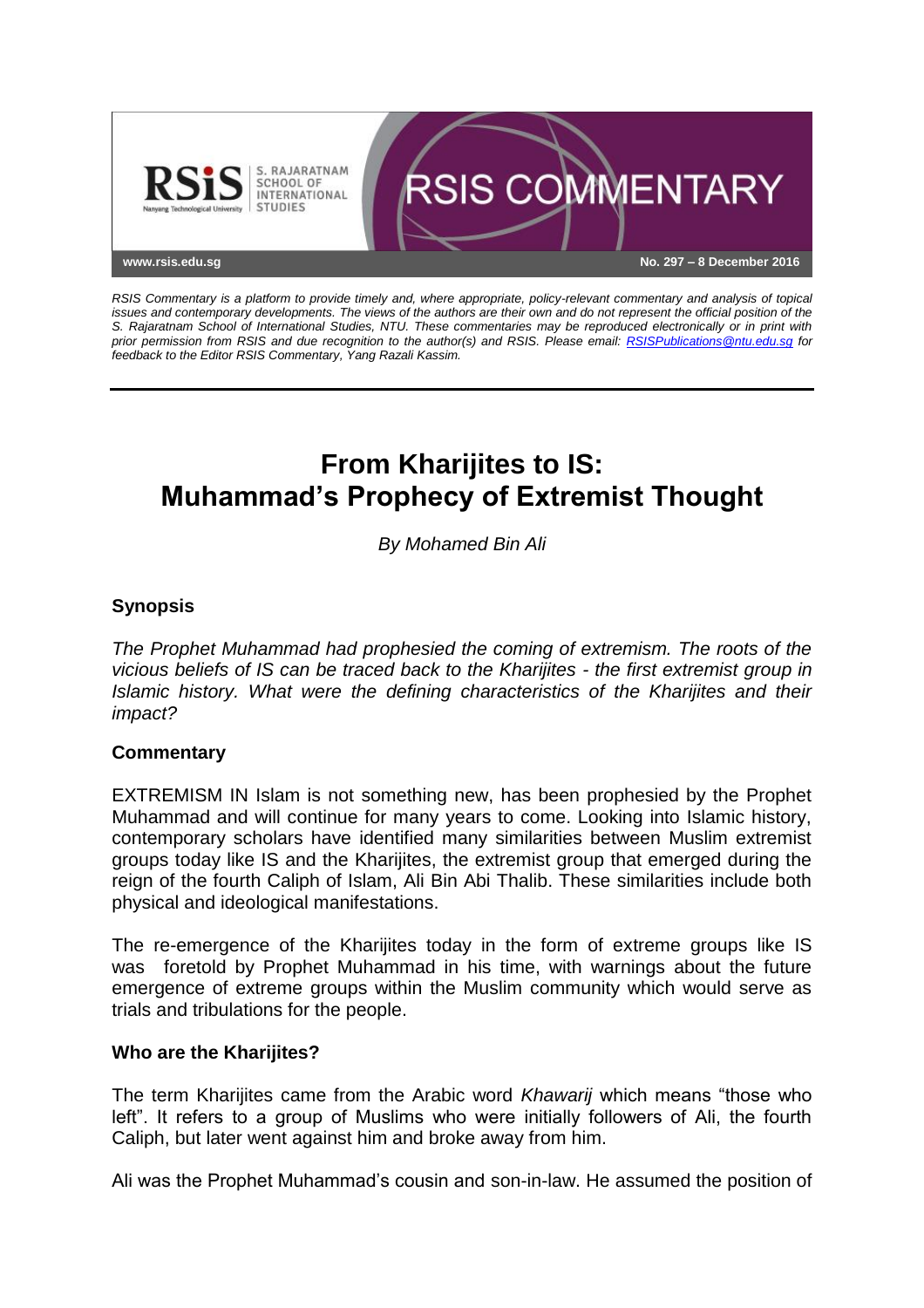the Caliph after the demise of Caliph Uthman Bin Al-Affan. During his reign, Ali had a leadership dispute with Muawiyah Bin Abi Sufyan, the governor of Damascus. This ended up with a civil war in Siffin, Syria in year 658. During the battle, Ali and his opponent, Muawiyah decided to end the war and agreed to arbitration.

However a group of 6,000 men, who later would be the Kharijites, rejected the arbitration and rebelled against Ali. They accused Ali of apostasy for agreeing to arbitration and not judging with the Book of God. The Kharijites declared *takfir* (accusing Muslims as disbelievers) on Ali and those who accepted the arbitration. They used the slogan "*inil hukmu illa lillah*" (legislation is for none but Allah) which they quoted from the Quran and went against anyone who ruled not with God's revelations.

Although the Kharijites were extreme in their religious beliefs and practices, Ali initially tolerated and accepted them as part of the Muslim community. However, when the Kharijites killed Abdullah Bin Khabbab, a companion of the Prophet and his wife in a barbaric and inhumane manner, Ali decided to fight the Kharijites. They met in the Battle of Nahrawan in 659 which was won by Ali. In 661, Ali was killed by Abdul Rahman Ibn Muljam, a member of the Kharijite community.

## **Characteristics of the Kharijites**

A very significant attribute of the Kharijites was their strict and uncompromising views of Islam. They considered sinful Muslims to be disbelievers and would fight them if they did not repent. They rebelled against the rightful rulers and Muslim rulers who did not rule with Islamic law. Kharijites were the first group in Islamic history to practise takfir and hence justified the killings of those who they deemed infidels.

A second characteristic of the Kharijites is their shallow understanding of the religion and lack of rigorous Islamic scholarship. As such, their comprehension of the Quran is superficial and prone to literal, extreme misinterpretations. However, they were scornful of the people of knowledge and would consider the true scholars of Islam as misguided. This is so as to consider themselves to be more righteous than the people of knowledge.

A third characteristic of Kharijites was the outward piety that they portrayed. They appeared to be very religious and were fanatics in their worship. Their piety and devotional acts would impress many but they did have an effect on their behaviour. The Prophet had described these characteristics and warned Muslims not to be deceived by their outward piety and use of the religion.

He said there would arise from the Muslim community people who would recite the Quran, perform the prayers and fast and all these acts would seem insignificant compared with the recital, prayers and fasting of the rest of the Muslims. However, their prayers did not get beyond their collar bone; they would swerve through Islam just as the arrow passed through the prey.

## **Prophet's Prophecy and Modern Extremist Groups**

The first Muslim extremist emerged as early as the period of the Prophet. A man